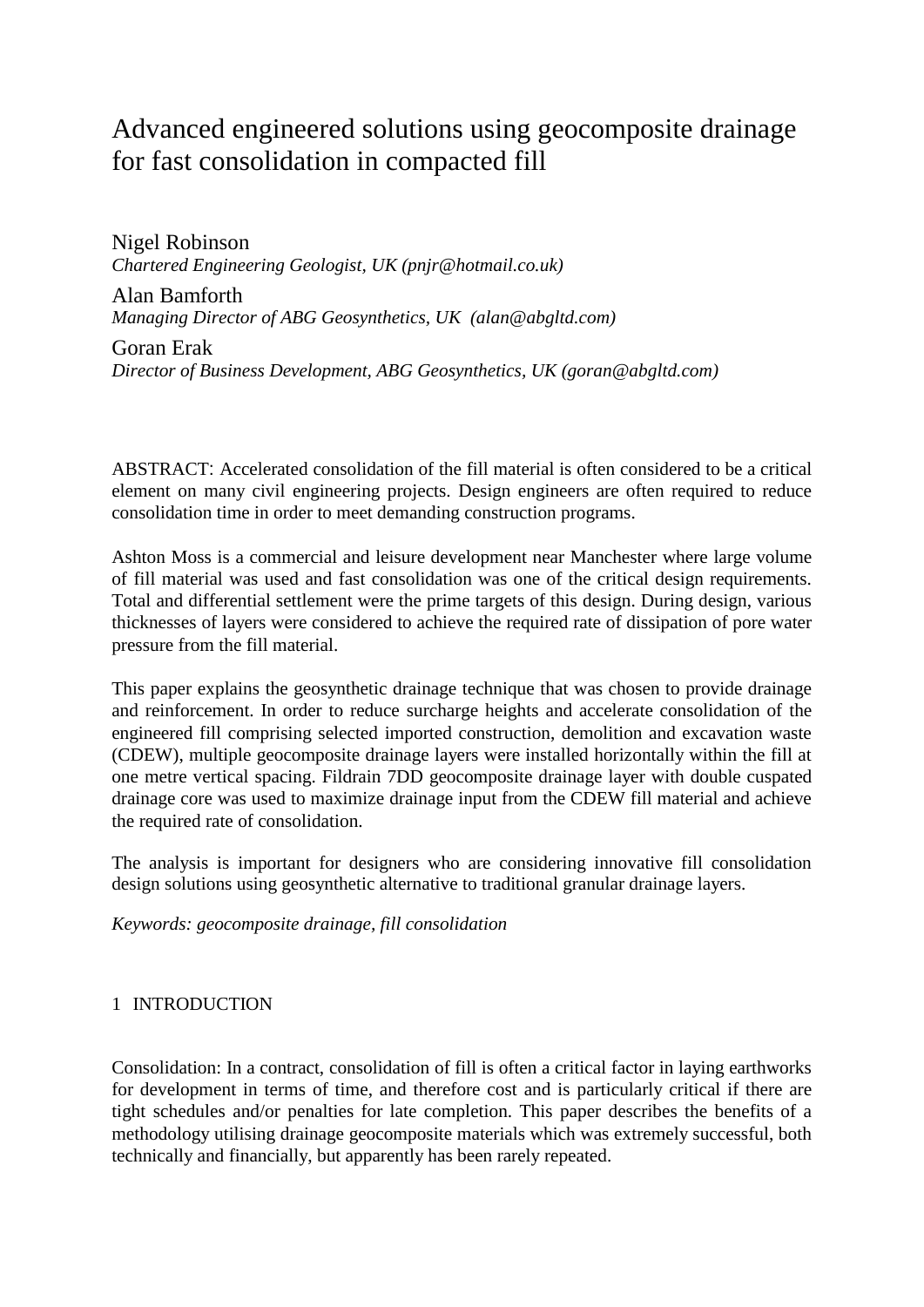The consolidation process requires the seepage of water away from the fill under imposed stress, whether it is self-weight (overburden stress) or increased stress imposed by surcharges. The time it takes is related to the permeability of the fill, the potential flow paths available to the water being expelled and upon the amount of stress imposed. Generally surcharges are used but surcharge mounds require large volumes of soil materials to be available and then moved regularly. This material is subjected to rainfall and can become unsuitable for later incorporation into the works and must eventually be removed from the site at significant cost.

In the past, earthworks contracts have occasionally used either vertical (band) drains installed after the fill is in place, together with a surcharge, or one or more horizontal layers of mineral drainage to accelerate the expelling of water. Vertical drains have commonly been geosynthetic for many years but were originally socks of sand. Both these methods improve the flow-path available to the expelled water but to be effective often need filter geosynthetics to prevent blocking by finer particles. The problem of both these methods is the time element. With the vertical band drains, the fill has to be constructed and then surcharged before substantial expelling of water starts. The horizontal sand/gravel drains improve the situation by starting to work as the layers are built up, but the layers are costly to construct, especially if geosynthetic filters have to be incorporated.

The use of horizontal geocomposites allows pre-formed and site specific designed drainage layers to be rolled out, taking minimal volume of the fill and at drastically reduced material cost and labour. Additionally, geocomposite drainage systems can allow the design of controlled flow paths for the expelled water, which may be essential for environmental management if the fill includes potentially contaminating matter.

The Contract: The site, situated on the edge of Ashton Moss, Ashton under Lyme near Manchester, had a brief to excavate a "mountain" of pre-tipped "inert waste", which was far more varied than current specifications. This had been stockpiled on a partially excavated and backfilled site including some natural areas of peat. The waste soils were to be sorted to use the best for backfilling to a predetermined profile for a major retail and leisure development and ramps for a bridge over the Ashton North Bypass which was under construction. Performance standards were set in terms of minimum shear strength, overall settlement and for some areas very tight differential settlement. There were also significant contractual protocols for contamination assessment. The areas beneath the bypass had to be to Department of Transport specification and were to be approved by the Local Authority.

It was a very constrained site for such an operation but there was a suitable adjacent location to dispose of unsuitable waste. The timetable for the hand-over dates for the development were staged but most areas were already contractually agreed with others before this contract, and no time slippage was permissible so there were severe financial penalties for late delivery. As was common, the bypass timescale allowed for 6 months between completion of fill and the road construction phase to allow for settlement monitoring.

The Contractor had carried out previous work on the site which was partially completed but changes to ownership of the site led to termination of the previous contract and retendering with a significantly uprated specification and controls and a change of levels. The Contractor took on the Design and Construct contract at a fixed cost without realising the significant changes. He soon realised that a radical approach would be needed to avoid severe delay and significant losses.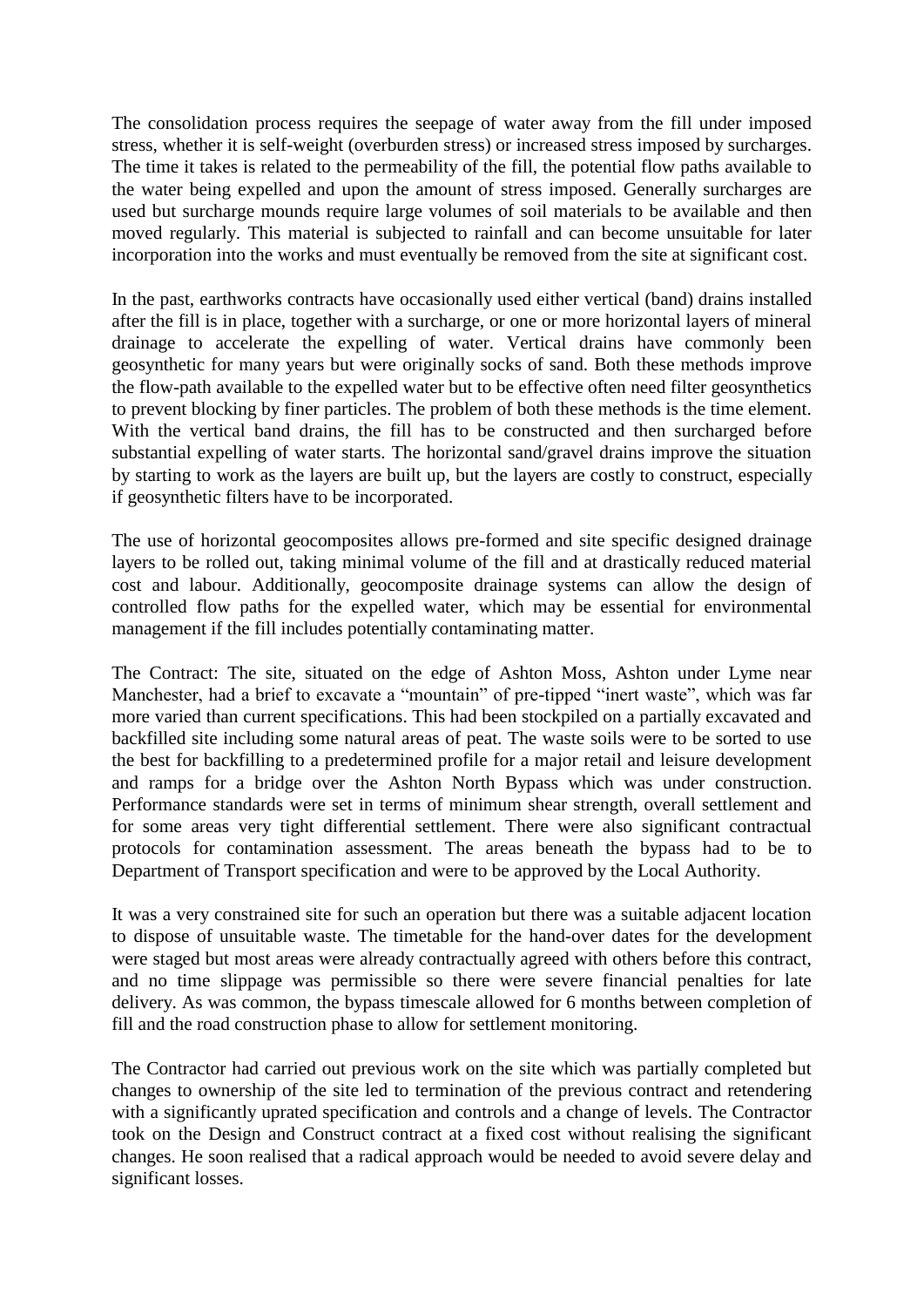# 2. GROUND INVESTIGATION AND GEOTECHNICAL SUMMARY

The stockpile contained approximately  $350,000m^3$  of imported "inert" Construction Demolition and Excavation Waste (CDEW). There was 200,000m<sup>3</sup> of existing structural fill and 500,000m<sup>3</sup> of excavation and the same of new fill required. This required about  $750,000\,\text{m}^3$  of soil movements without considering surcharges. The site was operated on a waste management exemption which was available under the legislation of the time.

A comprehensive ground investigation characterised the material available for fill and showed the fill previously laid needed to be improved using vertical band drains to meet the new contract specification and performance criteria. Also, due to changes in finished level, a wedge of New Fill had to be provided above the previous fill. Fortunately and very surprisingly, most of the stockpiled CDEW was usable, both from geotechnical and contamination viewpoints, due to the local knowledge of the Environmental Manager.

Geotechnical testing demonstrated a surprising consistency of the CDEW once the > 200mm size material and obvious unsuitable was removed. It separated into two classifications of a cohesive and granular type. However, most important, it was all too wet to compact adequately.

| TO SUMMIQUIST THE THIL<br>(CDLW to be used as iNEW Fill) |                                           |
|----------------------------------------------------------|-------------------------------------------|
| <b>Particle Size Distribution</b>                        | Compaction (4.5kg)                        |
| 30 to 70%<br>Gravel                                      | Average Opt. Moisture Content 9.0%        |
| Sand $20 \text{ to } 40\%$                               | Average Dry Density $2.05 \text{ Mg/m}$ 3 |
| Silt $9$ to 30%                                          |                                           |
| Clay $2$ to 17%                                          |                                           |
| <b>Plasticity Indices</b>                                | <b>Moisture Content</b>                   |
| 18-23%<br>PL.                                            | Range 10 to 29%                           |
| LL<br>32-52%                                             | Mean<br>23%                               |
| PI 14-29%                                                | i.e. Much too wet to meet the Optimum     |
|                                                          | Moisture Content above                    |
| Classification                                           |                                           |
| Dept of Transport<br>(using the                          |                                           |
| Specification for Highways Works)                        |                                           |
| Close to the boundaries of :                             |                                           |
| Class $1A$ – well graded granular                        |                                           |
| Class $2C -$ stony cohesive                              |                                           |

To summarise the fill: (CDEW to be used as New Fill)

#### Consolidation Tests

Critical so a large number of tests were carried out on each of the following:

- Undisturbed and disturbed samples of Existing Fill
- Samples of Proposed Fill compacted to specified density/moisture contents
- Material from initial constructed areas at 85/90/95% MDD/4.5kg tests
- As above but including up to permitted 5% organics

These were statistically checked and  $m_v$  and  $c_v$  at 95% confidence levels were calculated. From these reasonable "realistic anticipated" settlement could be calculated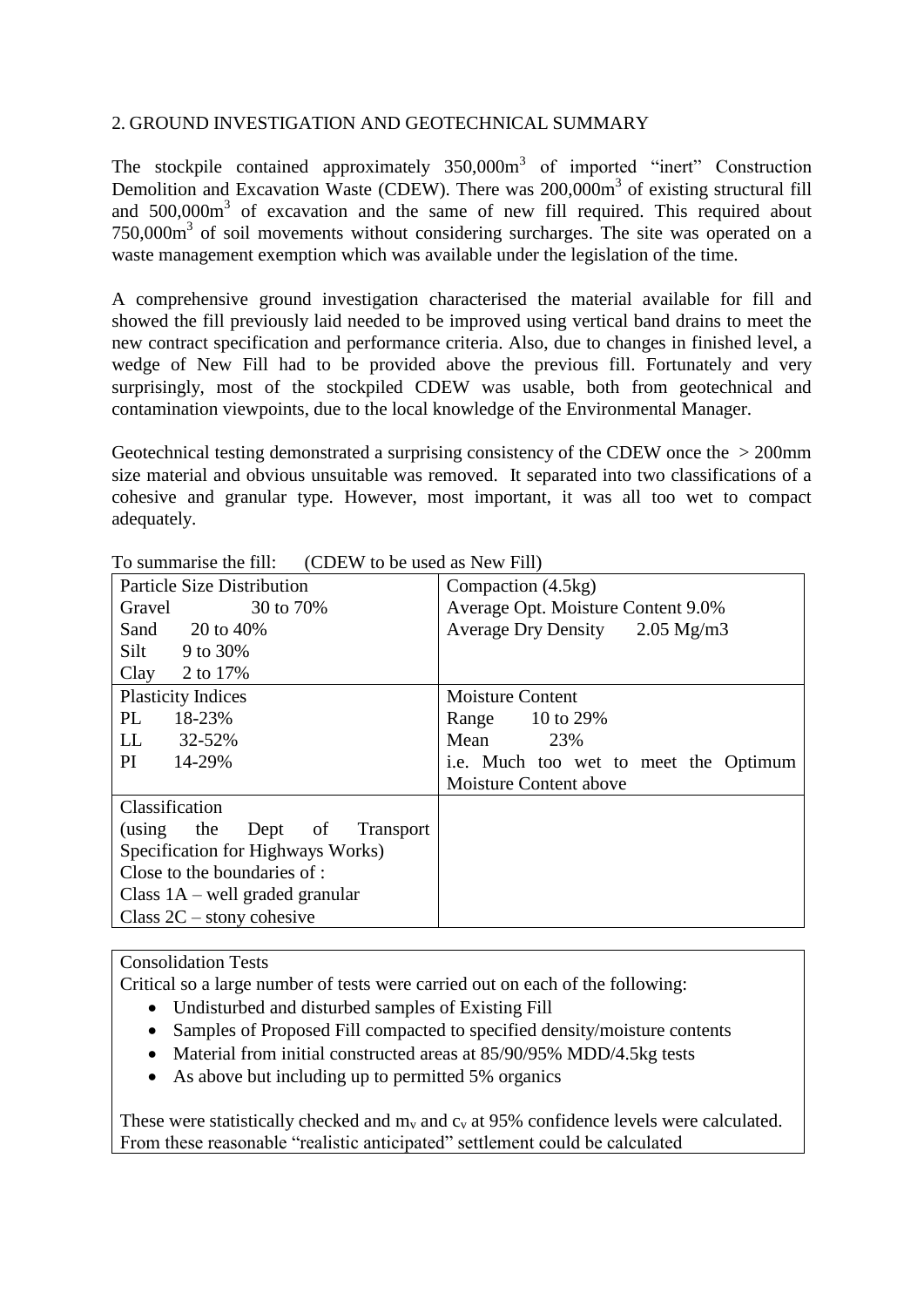Much of the oldest fill requiring excavation was unsuitable as it was mixed with peat and some of the softer soils including laminated clays. The whole area was under laid by glacial till.

# 3. DESIGN REQUIREMENTS

The main geotechnical performance elements of the Employer's Acceptance Criteria were:

"Design and construct earthworks …so as to provide a finished formation which within six months after completion of filling shall support ground bearing floor slabs with individual gross floor areas of up to 15,000m2 with….

- …a maximum ground loading intensity of 27kPa, in some areas 20kPa
- ... limit total settlement of the floor slabs to a maximum of 25mm at end of six months after completion of their construction
- ...shall limit further settlement to 10mm after a further six month period.
- …Maximum slab differential settlement shall not exceed 1 in 700
- …Parking areas required a minimum CBR of 2% plus the same settlement criteria as above.

Previous Phase A/1 already had Existing Fill placed at least a year and a half before and it was further consolidated using 7,500 vertical band drains.

Whilst the gross loadings for the new phase were quite low, the settlement criteria was more difficult to achieve and to meet the programme, work had to continue through several wet winters.

To a significant extent, the Contract phasing determined the timing and therefore the design/construction methods available for the consolidation of the New Fill.

# **4. CONSIDERED DESIGN TECHNIQUES**

The New Fill was to comprise CDEW and was to be placed over the remainder of the site following excavation to the top of the glacial till. The depth of New Fill varied between about 4 metres and 7 metres.

Design considerations included:

- The method would need to cope with wet fill
- Construction was needed through winter and wet weather
- The need to construct large or small areas dependent on the predicted weather to minimise risk of ruining good fill.
- Minimise a surcharge due to cost and time to place and remove and it becomes waterlogged with time.
- Provide confidence that it will meet the performance specification.
- To obtain Tameside Borough Council's Engineer's acceptance for construction of the Ashton North Bypass.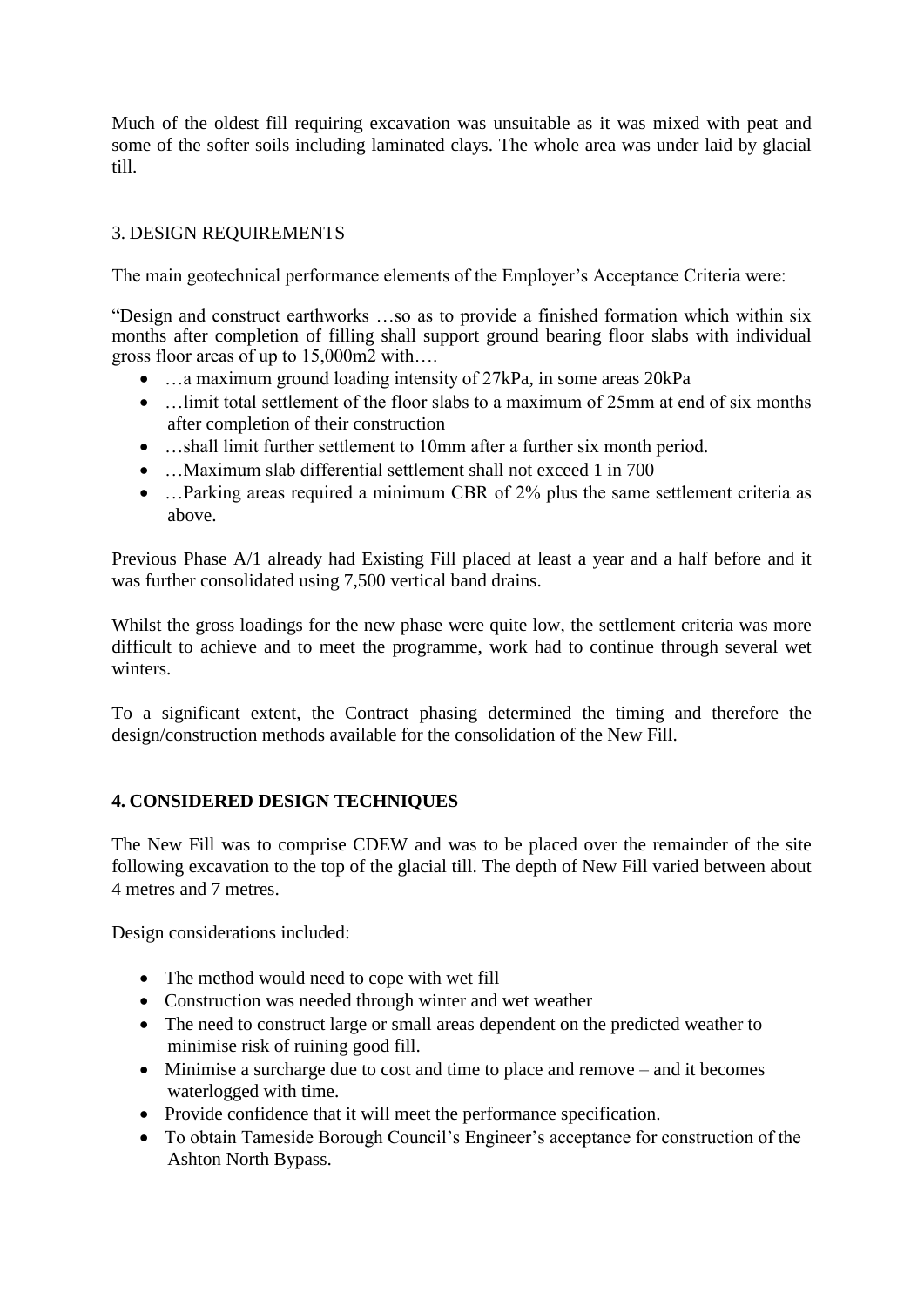Techniques considered:

# *4.1. Lime Stabilization*

Not ideal on such a constrained site with a high organic content. This needed time for trials.

# *4.2. Horizontal Drainage in the Fill*

The time for substantial consolidation settlement was the main issue. This is calculated by the equation:

$$
t = T_v \cdot h^2/c_v
$$
 Where:  $T_v$  = Time factor;  $c_v$  = Coefficient of consolidation

Note that h, the drainage path (or layer thickness) is the only potential variable and is squared. Take a 5m layer of fill draining top and bottom h, the drainage path is half (draining top and bottom) = 2.5m then  $h^2$  =6.25. If the layers between drainage are reduced to 1m h=0.5 and  $h^2$ =0.25. That reduces the time by a factor of 25. Horizontal drainage installed as the new fill was placed therefore seemed the best way to reduce the time.

A variety of layer thicknesses were modelled using min  $m_v/max$  c<sub>v</sub>; mean  $m_v/mean$  c<sub>v</sub> and max  $m_v/m$ in  $c_v$  parameters to give best credible, most probable and worst credible settlement times. Differential settlements were also calculated.

Traditional methods would use horizontal layers of drainage stone to collect and remove pore water from the fill material. Installation of drainage stone layers, typically between two layers of filter fabric, is time consuming.

Initially the contractor wanted to use traditional drainage but the problem of constructing a thin gravel layer is practical. It needs to be placed in thin layers to minimise costs of expensive gravel. However, using a machine then damages the underlying geotextile used as a filter/separation layer if the gravel layer is too thin to spread the load of the machine.



Figure 1 – Layers of granular material allowing rainfall and collected water to penetrate the material below

A granular stone layer is permeable in horizontal and vertical direction and collected water is adding a hydraulic head onto the fill material below (Figure 1). This is extending the time required for the fill consolidation and therefore increasing the cost of construction.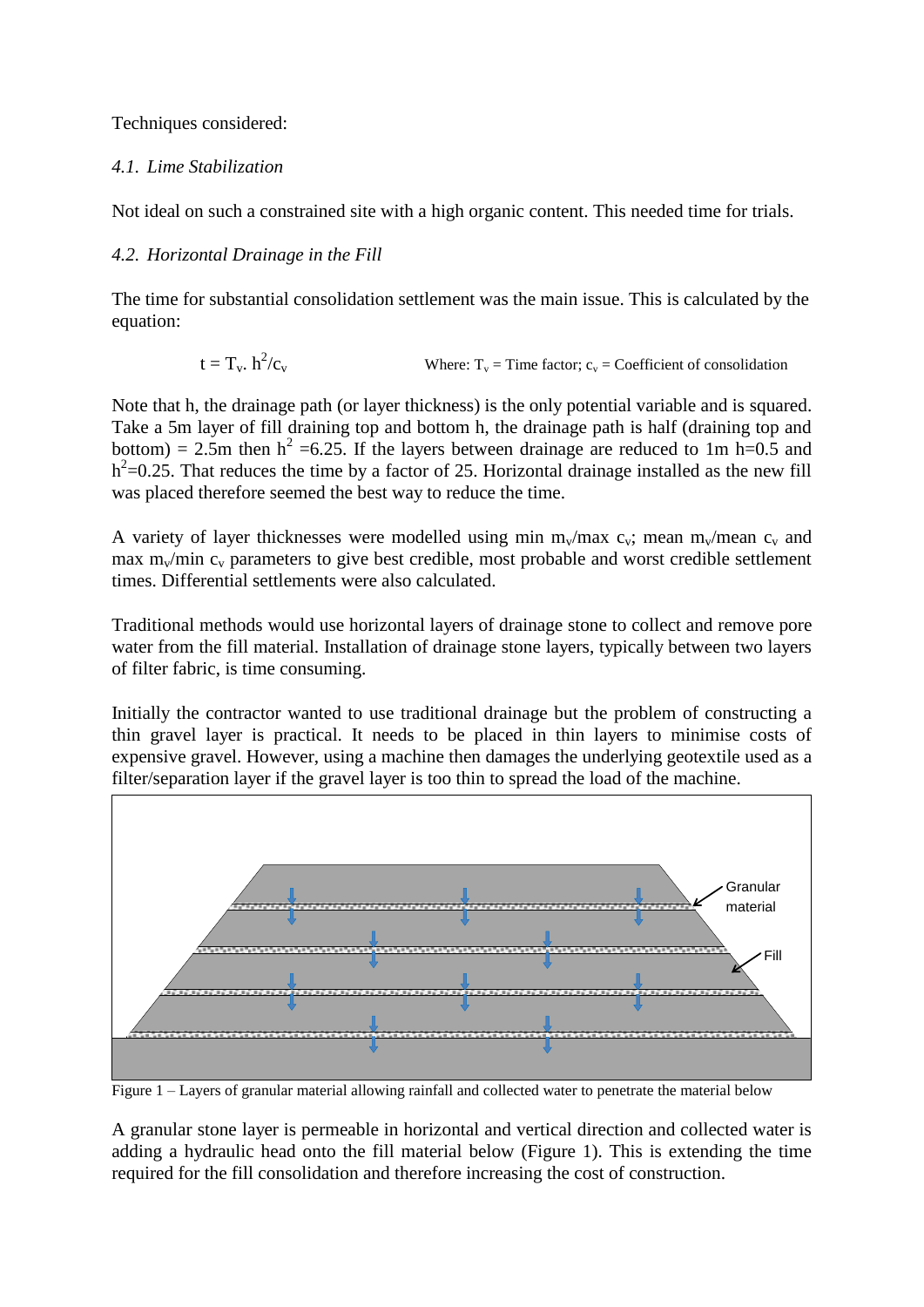Analysis of multi-layered soil consolidation have shown that this process can be accelerated by using horizontal layers incorporating an impermeable membrane to control vertical movement of the water, restrict the ingress of rainfall and reduce the water head within the drainage layer (Barry and Van Der Bend 2006).

### *4.3. Change to Geocomposite Drainage*

It was necessary to find a more advanced consolidation method that would accelerate consolidation and provide more effective drainage performance in order to reduce cost.

Geocomposite drainage layer was considered as a potential adequate and cost-effective design solution. It was established that geocomposite with specific composition and performance was required to achieve all design requirements and reduce the cost of construction.

- Calculations suggested complete consolidation would be in the order of six weeks rather than typical six months or so with a drainage layer top and bottom.
- With such a short timescale even a 50% over-run would be acceptable, so this reduced risk of not meeting phase delivery.

#### 5. GEOCOMPOSITE DESIGN SOLUTION

Geocomposite drainage layers are widely used in all civil engineering applications. Various products are available with huge difference in the composition and performance of the geocomposite. Some geocomposites are specifically designed and developed for particular applications (drainage, gas venting, capillary break, capping, reinforcement or fill consolidation). It is essential to select a suitable geocomposite to meet specific design requirements for each application.

It is particularly important to understand what flow capacity can be expected to be achieved and ensure that in-plane flow tests are done according to the EN ISO12958 standard test using soft platens to simulate the effect of backfill material (Robinson and Erak 2014).

The predicted 120mm of consolidation of the 5m high fill is equivalent to a water discharge of 24 litre/ $m^2$  or approximately 4.8 litre/ $m^2$  per layer. The interface shear strength between the geocomposite and the fill was not critical on this project otherwise shear box test would have been required.

A geocomposite drainage layer accelerates fill consolidation by shortening the drainage path and providing high horizontal drainage capacity. Consolidation also results in the strength gain within the fill.

A specific type of geocomposite with vertically impermeable central core and drainage void on both sides was required to prevent saturation of the fill below, reduce the required consolidation time and provide a cost saving solution. Combined effect of high flow capacity with vertically impermeable drainage core results in rapid lateral dissipation of pore water and accelerated fill consolidation (Figure 2).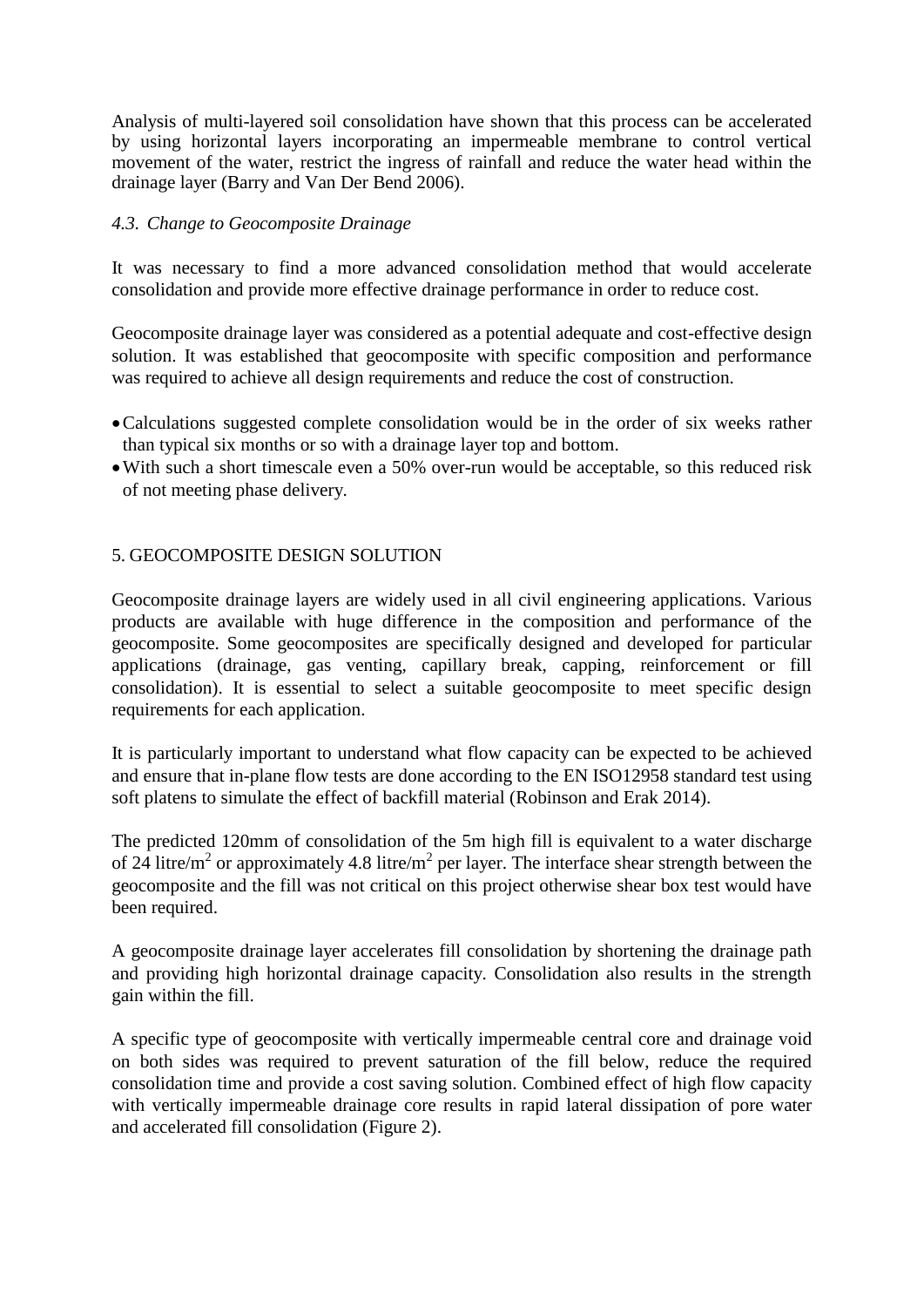Geocomposite with vertically impermeable core was also required to provide a barrier for the capillary water and prevent any vertical migration of potential contamination within the fill material.



Figure 2 – Fildrain 7DD geocomposite drainage, barrier and reinforcement layer

A trial area using a geocomposite drain with one metre nominal thickness fill layers was quickly constructed and the advantages found were:

- Dramatic reduction in surcharge loads was possible often only two metres was placed. This greatly reduced material handling costs and speeded up final preparations for delivery of the phases.
- Observation showed that having these regular layers allowed drainage to take place as the fill was being constructed. Water was visibly draining through the thin geocomposite in lower layers as the upper layers were still being constructed.
- Having these layers and a flexible geocomposite material also allowed the flow of this drained water to be directed towards sumps where it could be checked for contamination and disposed of quickly and efficiently rather than saturating the lower levels of the fill.
- Small areas or cells could be constructed so minimizing risk in poor weather and the drainage of expelled water was controllable.
- Tameside's Borough Engineer was appreciative of the visible expelling of water from the fill.
- The same geocomposite was also used beneath the surcharges to make it easy to clean off the surcharge from the fill.

In addition, tensile strength of the geocomposite drainage layer provided some element of reinforcement that enhances the effect of drainage and improves the consolidation process by incorporating semi stiff layers.

Therefore, strength gain and accelerated fill consolidation is associated with the interaction of adequate dissipation of the pore water pressure, effective horizontal barrier and the reinforcement.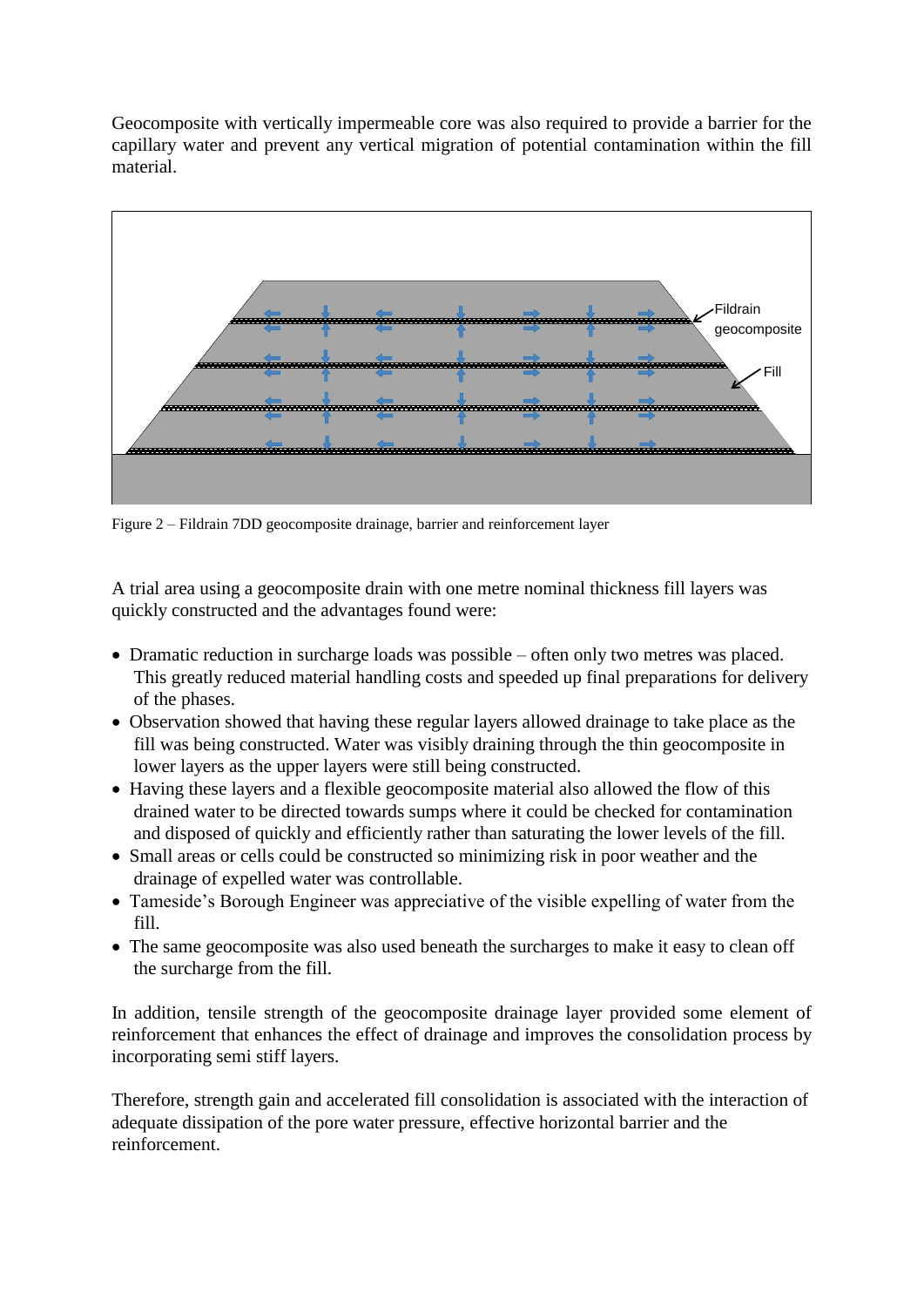# 6. GEOCOMPOSITE – SPECIFIC FILL CONSOLIDATION FEATURES

Geocomposite with specific composition and performance characteristics was crucial part of this geotechnical design. Fildrain 7DD geocomposite was selected to provide the required performance for this fill consolidation application.



Figure 3 – Geocomposite drainage layer composition – Double cuspated drainage core provides an impermeable barrier with drainage void on both sides.

This is a geocomposite drainage layer comprising a double cuspated HDPE drainage core with geotextile filters thermally bonded on both sides (Figure 3). The product is horizontally permeable on both sides but central core is impermeable vertically and acts as an effective barrier.

It is imperative that geocomposite has adequate flow capacity and a composition that allows efficient evacuation of the collected water in horizontal direction. It has sufficient puncture resistance and tensile strength to withstand compaction of the backfill material and provide effective reinforcement.

Fildrain 7DD geocomposite unique composition provided all three elements required for this installation: drainage, barrier and reinforcement. It also incorporated necessary filtration performance. This is a geocomposite drainage layer with specific features designed for fill consolidation (Figure 4).



Figure 4 – Geocomposite drainage layer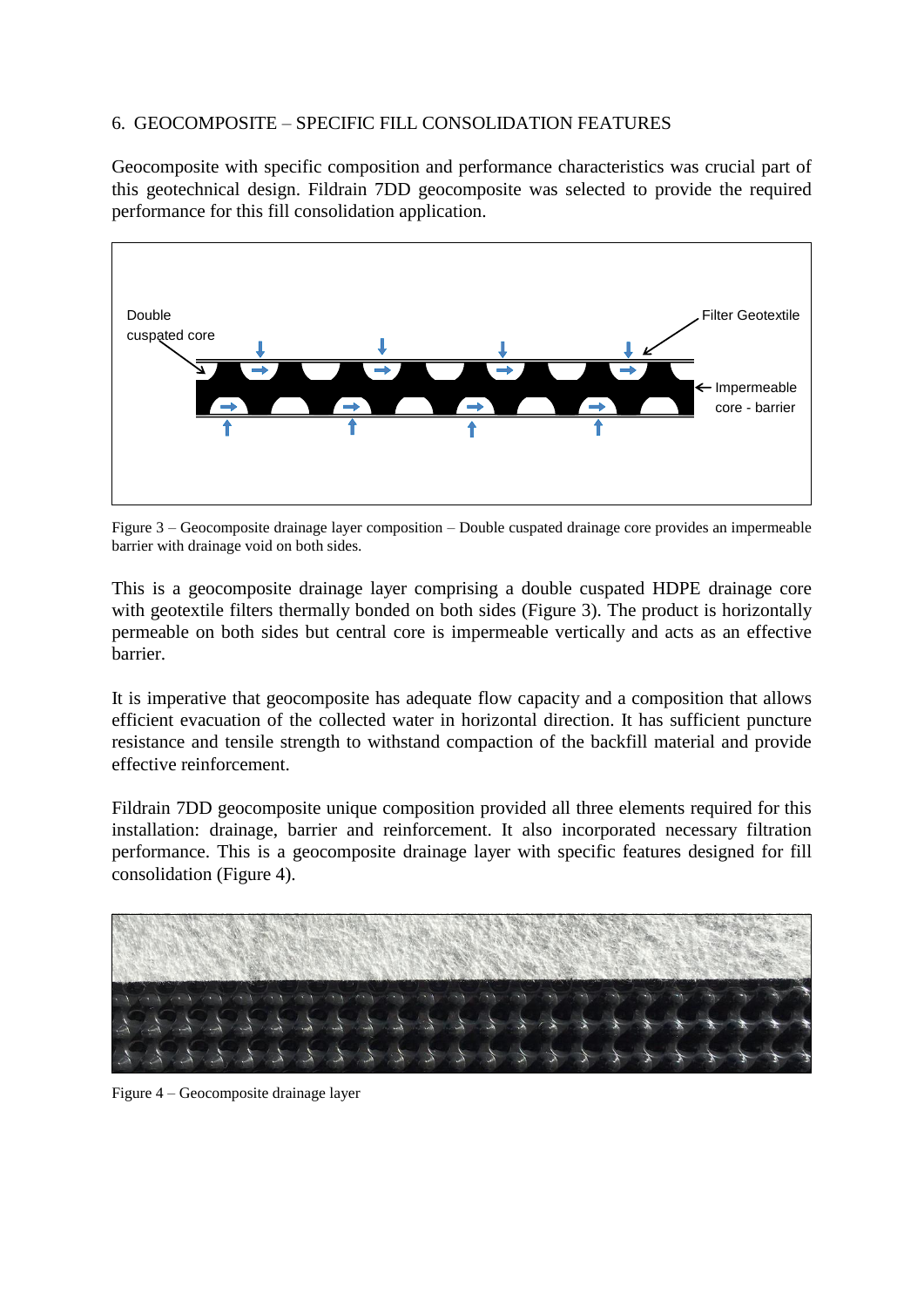# 7. GEOCOMPOSITE INSTALLATION



The geocomposite was supplied on 4.4m x 80m rolls and installed at 1.0m vertical spacing and nominal gradient of 0.5%. Fill material was placed in 500mm layers and adequate compaction of the wet fill was achieved using only bulldozer operations.



Min. 200mm thickness of the backfill material was maintained on top of the geocomposite for all construction traffic. High drainage performance of the geocomposite was evident from the discharging volume during construction. Water collected in the geocomposite was discharged

into sumps and removed continuously to prevent saturation of the lower fill formations. Total height of the placed fill material was between 4 and 7m.

After completion of the earthworks, the steel building structure was supported on piles driven through the fill. The ground beams, floor slabs and car park areas were constructed directly on the fill.

Post construction survey showed no settlements on any part of this site.

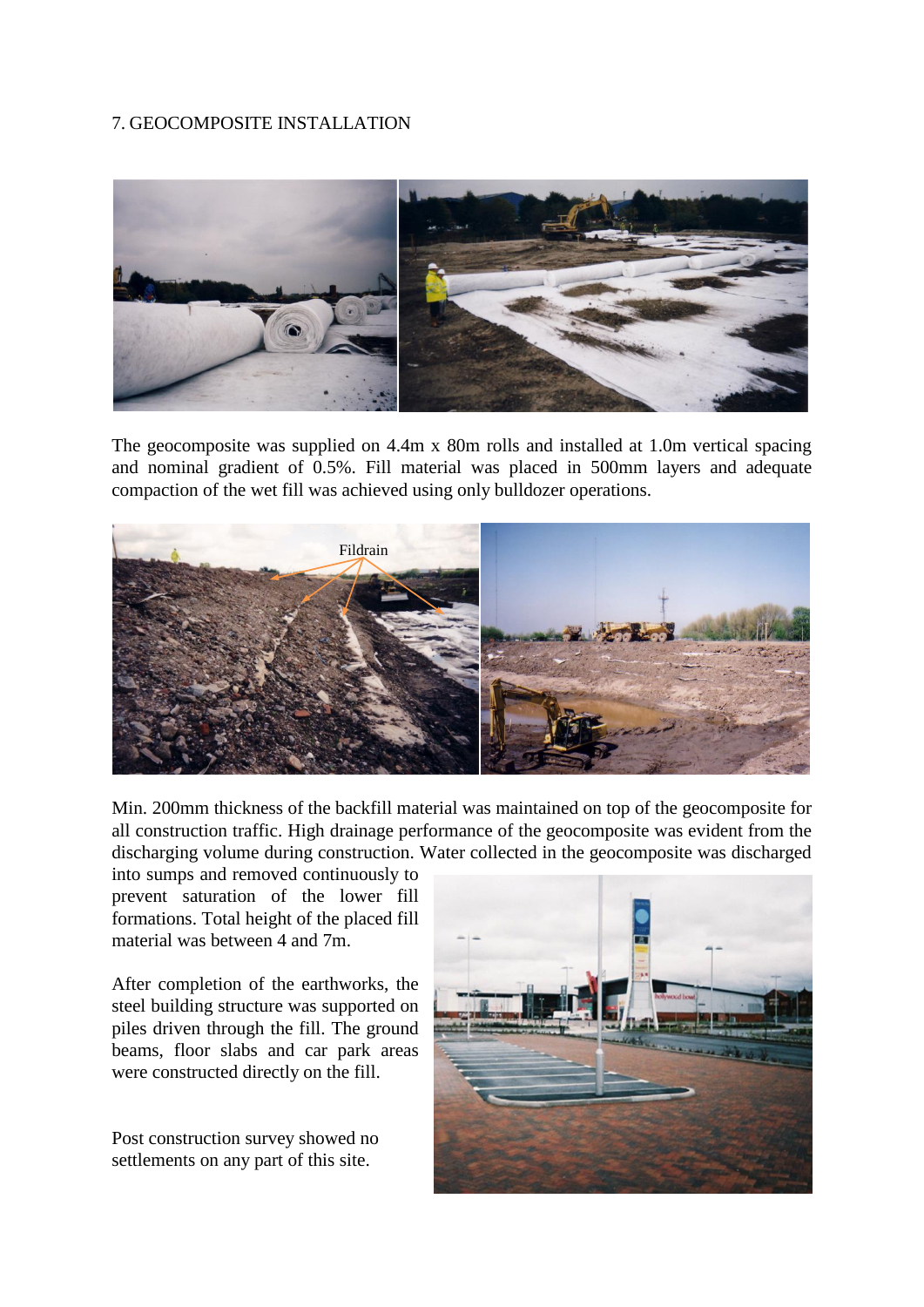#### 8. GEOTECHNICAL MONITORING AND PERFORMANCE ASSESMENT

From a large number of consolidation test data, estimates were made on the rate and extent of settlement varying;

- layer thicknesses/number of drainage layers,
- thicknesses of fill
- variety of surcharge loads.

Each model was calculated using minimum  $m_v$  and max  $c_v$ ; mean  $m_v$  and mean  $c_v$ ; and maximum  $m_v$  and minimum  $c_v$ . This was aimed to give a realistic range of likely results.

These informed us of the time constraints for each option and allowed choice of technique for an area. This was variable on the anticipated weather/seasonal conditions and time available. Obviously a conservative allowance was made and initially a large amount of settlement monitoring was carried out but with time, confidence was built which allowed this to be reduced somewhat. The main outcome was the insertion of the geocomposite drains gave predictable drainage allowing very short surcharge periods with very low surcharge mass.

Trials were carried out to build up confidence that the testing and calculations were of the correct order. Other than the normal geotechnical properties testing these were settlement monitoring using sleeved pins through the fill.

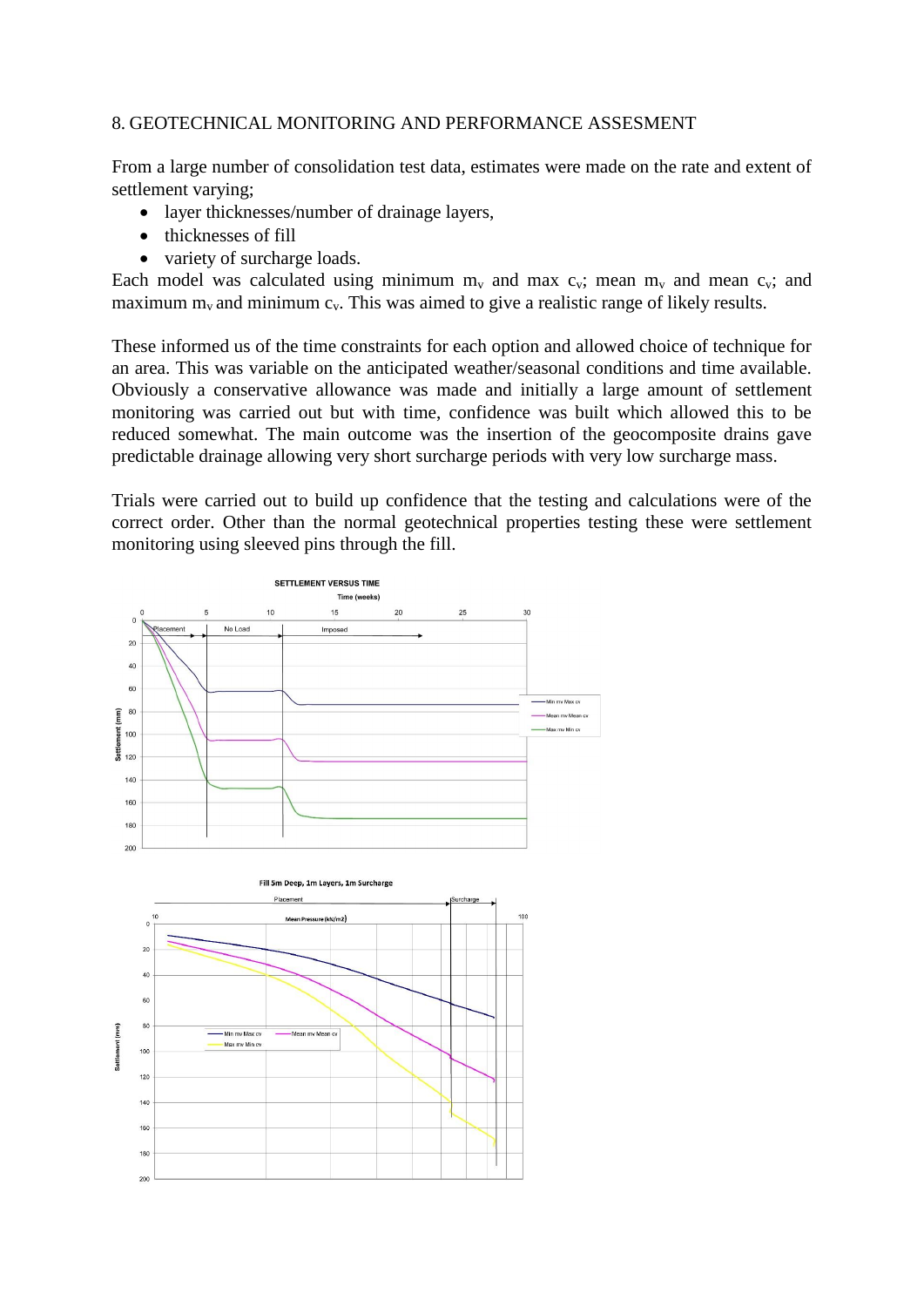These settlement measurements proved that the calculations were largely correct, some slight differences were encountered in terms of the total settlement but the rate of settlement was only a few weeks rather than months.

The technique was initially checked in an area which was not time critical but was soon adopted across the whole works and particularly during the first winter which was exceptionally wet. Again using this technique, fill that would have been traditionally far too wet to consider was used and whilst total settlement was high the time to consolidate was within the predicted bounds. Below is a typical set of results for a small area of fill.



The highest risk on the contract was the ramp for the Ashton North Bypass. This was to be constructed under a separate contract by another contractor and under supervision of another consultant. They were skeptical, as were some of the Engineers from the local authority who had not signed off the methodology. As soon as this area was handed over they requested a third party geotechnical engineer to monitor the zone.

It was intensively monitored over three months and proved there was minimal settlement and well within the limits required by the Contract Specification. The initial results are presented below showing minimal further settlement and the positive readings were due to the response of the unloading of the shallow surcharge (1.5 metres).

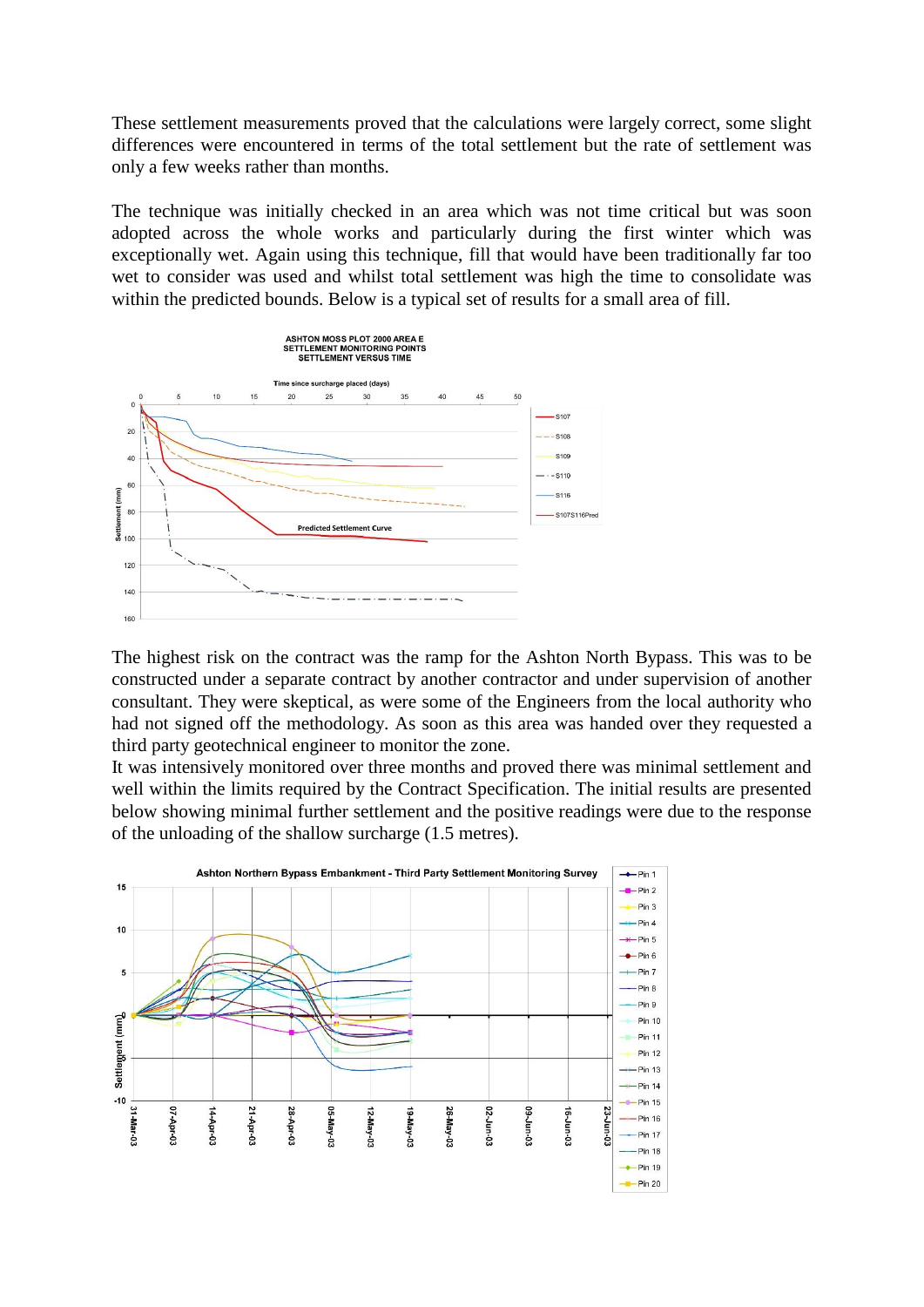#### 9. CONCLUSION

Accelerated consolidation of the extremely wet fill material was one of the critical design requirements on this project. In order to reduce consolidation time and meet the demanding construction program it was necessary to consider a geocomposite drainage layer with specific features designed for fill consolidation.

A particular type of geocomposite with vertically impermeable central core and drainage void on both sides was required to prevent saturation of the fill below, reduce the required consolidation time and provide cost saving solution. This combined effect of high flow capacity with vertically impermeable drainage core was needed to achieve rapid dissipation and removal of pore water and faster consolidation.

Fildrain 7DD geocomposite drainage layer with double cuspated drainage core was used to achieve the required rate of consolidation. Multiple geocomposite layers were installed horizontally within the fill at one metre vertical spacing. The geocomposite composition provided all three elements required for this installation: drainage, barrier and reinforcement.

Adequate site trials were carried out to ensure the selected geocomposite was compatible with the fill material and construction method. Total of 700,000 cubic metres of the fill material were installed within the available time and the required rate of consolidation was achieved. The new retail park was completed on time and within the specified settlement parameters.

This project demonstrates how innovative fill consolidation design solutions can be achieved using geosynthetic alternative to traditional granular drainage layers.

# 10. SUMMARY

Design considerations summary for the accelerated and cost effective fill consolidation:

- Specify appropriate construction method for the site specific fill material and required consolidation time.
- Calculate optimum vertical spacing between horizontal geocomposite drainage layers within the fill material.
- Carry out site specific trials to confirm calculated consolidation time and selected construction method.
- Use geocomposite drainage layer with specific features designed for accelerated fill consolidation.
- Consider double cuspated geocomposites with impermeable central core and drainage void on both sides to reduce consolidation time.
- Use geocomposite with equal flow capacity in long and cross direction to ensure adequate drainage performance and allow fast installation of the fill material.
- Check the geocomposite data sheet for appropriate flow characteristics under appropriate boundary (soft platen) conditions.
- Specify minimum layer thickness and compaction method for the placement of the fill.
- In order to prevent saturation of the lower fill formations, adequate pumping capacity is required to remove water discharging from the geocomposite.